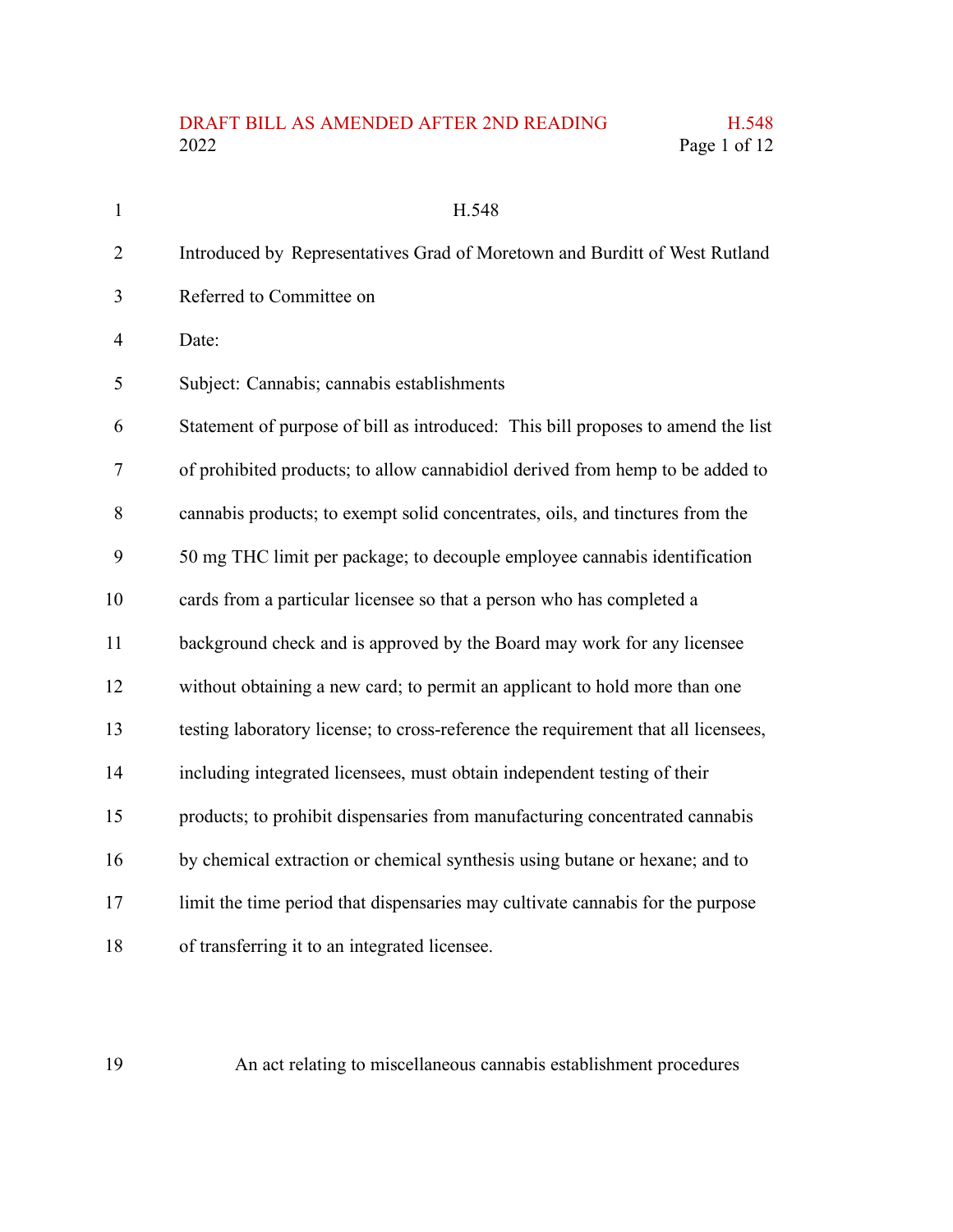## DRAFT BILL AS AMENDED AFTER 2ND READING H.548 2022 Page 2 of 12

It is hereby enacted by the General Assembly of the State of Vermont: Sec. 1. 7 V.S.A. § 868 is amended to read: § 863. PROHIBITED PRODUCTS (a) The following are prohibited products and may not be cultivated, produced, or sold pursuant to a license issued under this chapter: (1) cannabis flower with greater than 30 percent tetrahydrocannabinol; (2) solid concentrate cannabis products with greater than 60 percent tetrahydrocannabinol;  $(3)$  oil cannabis products except for those that are sold prepackaged for use with battery-powered devices; (4) flavored oil cannabis products sold prepackaged for use with battery-powered devices and any cannabis flower that contains characterizing flavor that is not naturally occurring in the cannabis;  $(5)(3)$  cannabis products that contain delta-9 tetrahydrocannabinol and nicotine or alcoholic beverages; and  $(6)(4)$  any cannabis, cannabis products, or packaging of such items that are designed to make the product more appealing to persons under 21 years of age. 1 2 3 4 5 6 7 8 9 10 11 12 13 14 15 16 17 18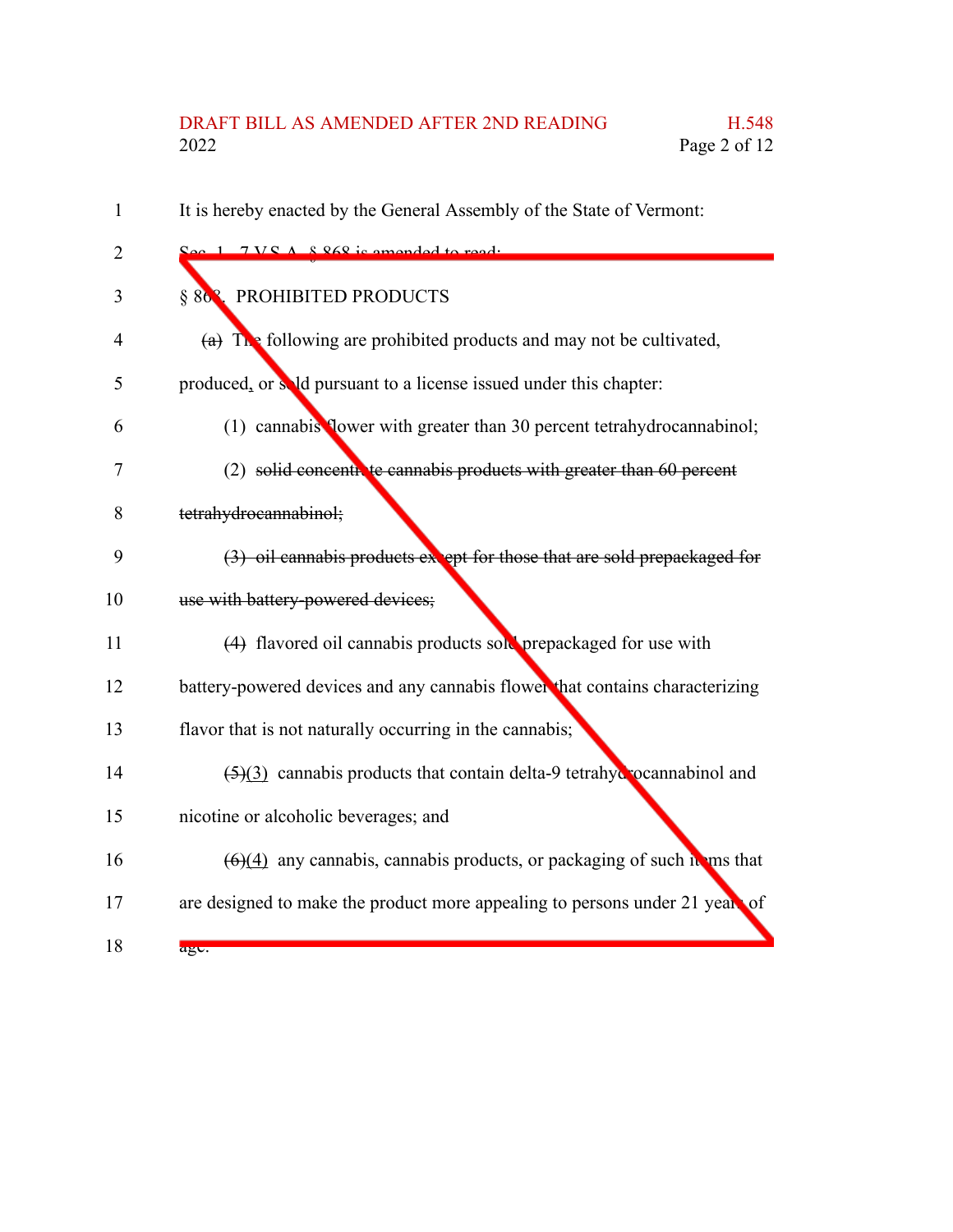| 1              | $\Omega_{\alpha\alpha}$ 2 7 VC $\Lambda$ $\Omega$ $\Omega$ <sup>1</sup> is amonded to read. |
|----------------|---------------------------------------------------------------------------------------------|
| $\overline{2}$ | § 881. RULEMAKING; CANNABIS ESTABLISHMENTS                                                  |
| 3              | The Board shall adopt rules to implement and administer this chapter in<br>(a)              |
| 4              | accordance vith subdivisions $(1)$ – $(7)$ of this subsection.                              |
| 5              | (1) Rules concerning any cannabis establishment shall include:                              |
| 6              | * * *                                                                                       |
| 7              | (I) regulation of additives to cannabis and cannabis products,                              |
| 8              | including those cannabidiol derived from hemp and substances that are toxic or              |
| 9              | designed to make the product move addictive, more appealing to persons under                |
| 10             | 21 years of age, or to mislead consumers;                                                   |
| 11             | $* *$                                                                                       |
| 12             | (3) Rules concerning product manufacturers shall include:                                   |
| 13             | (A) requirements that a single package $\alpha$ a cannabis product shall                    |
| 14             | not contain more than 50 milligrams of THC, except in the case of:                          |
| 15             | (i) cannabis products that are not consumable, including topical                            |
| 16             | preparations; and                                                                           |
| 17             | (ii) solid concentrates, oils, and tinctures; and                                           |
| 18             | (iii) cannabis products sold to a dispensary pursuant to 18 V.S.A.                          |
| 19             | chapter 86 and regulations issued pursuant to that chapter;                                 |
| 20             |                                                                                             |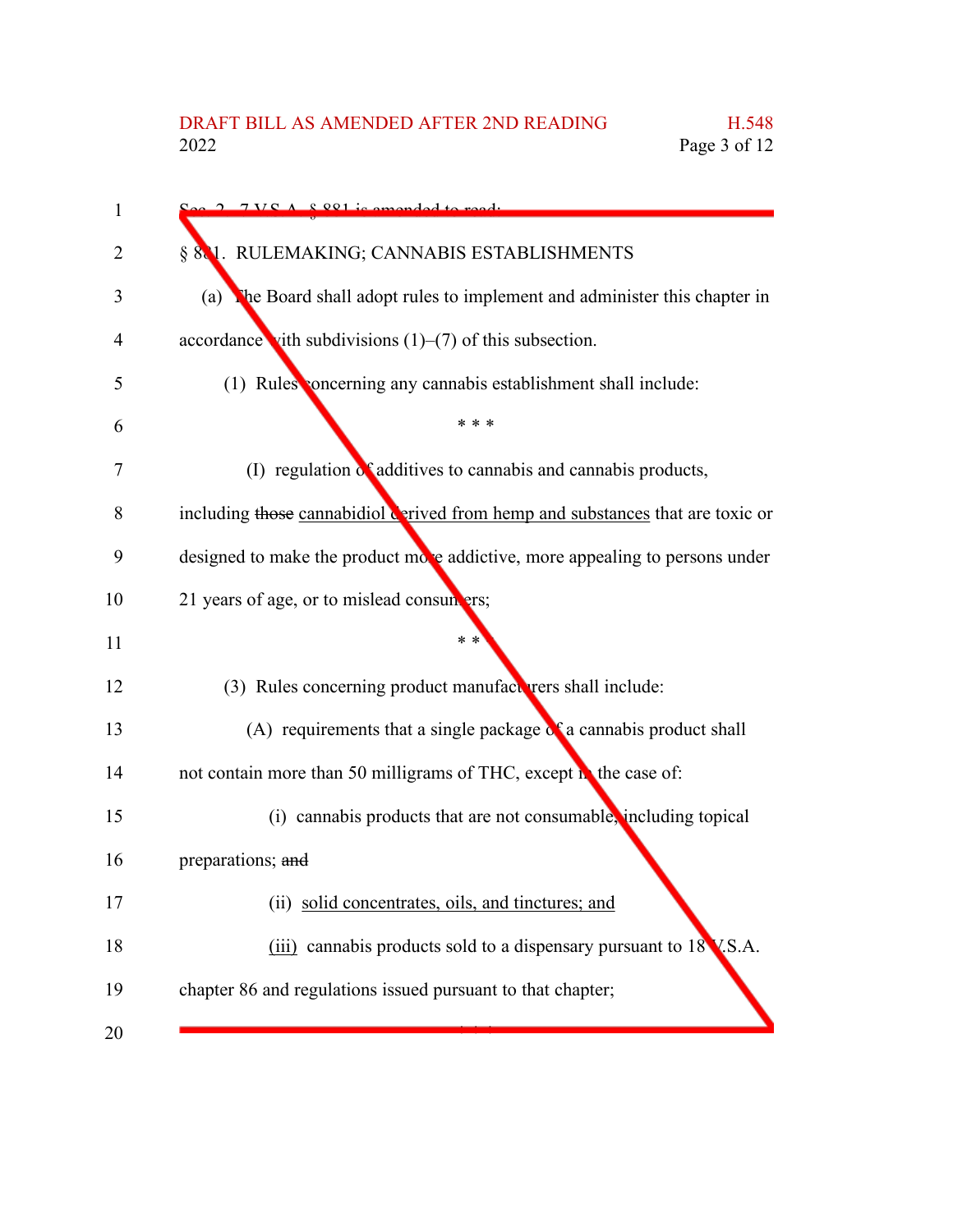| 1  | $(5)$ Pulge concerning retailers shall include                                  |
|----|---------------------------------------------------------------------------------|
| 2  | * * *                                                                           |
| 3  | (C) requirements that if the retailer sells hemp or hemp products, the          |
| 4  | hemp and hamp products are clearly labeled as such and displayed separately     |
| 5  | from cannabis and cannabis products;                                            |
| 6  | * * *                                                                           |
| 7  | Sec. 3. 7 V.S.A. § 884 s amended to read:                                       |
| 8  | § 884. CANNABIS ESTANLISHMENT IDENTIFICATION CARD                               |
| 9  | (a) Every owner, principal, and employee of a cannabis establishment shall      |
| 10 | obtain an identification card issued by the Board. A person may apply for an    |
| 11 | identification card prior to obtaining en ployment with a licensee. An          |
| 12 | employee identification card shall authorize the person to work for any         |
| 13 | licensee.                                                                       |
| 14 | $(b)(1)$ Prior to issuing the identification card, the Board shall obtain from  |
| 15 | the Vermont Crime Information Center a copy of the person's Vermont             |
| 16 | fingerprint-based criminal history records, out-of-state criminal history       |
| 17 | records, and criminal history records from the Federal Bureau of Investigation. |
| 18 | (2) The Board shall adopt rules that set forth standards for determining        |
| 19 | whether a person should be denied a cannabis establishment identification card  |
| 20 | because of his or her criminal history record based on factors that demonstrate |
| 21 | wnether the applicant presently poses a timeat to public safety of the proper   |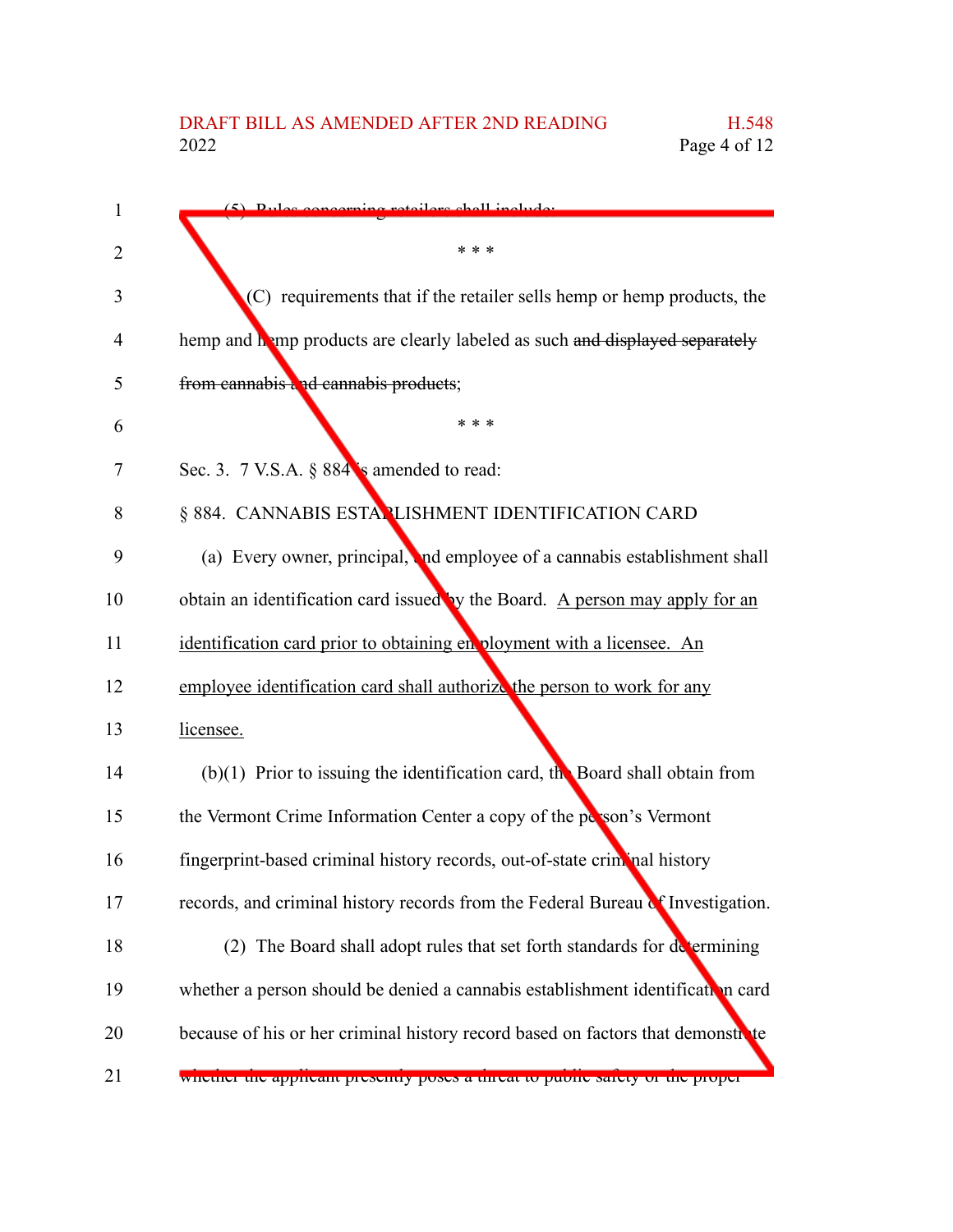| 1              | tioning of the requisted market. Nonviolent drug offenses shell not                |
|----------------|------------------------------------------------------------------------------------|
| $\overline{2}$ | aute matically disqualify an applicant.                                            |
| 3              | (c) Once an identification card application has been submitted, a person           |
| $\overline{4}$ | may serve a an employee of a cannabis establishment pending the background         |
| 5              | check, provided the person is supervised in his or her duties by someone who       |
| 6              | is a cardholder. The Board shall issue a temporary permit to the person for this   |
| 7              | purpose, which shall expire upon the issuance of the identification card or        |
| 8              | disqualification of the person in accordance with this section.                    |
| 9              | (d) An identification card shall expire one year after its issuance or, in the     |
| 10             | case of owners and principals, upon the expiration of the cannabis                 |
| 11             | establishment's license, whichever occurs first.                                   |
| 12             | Sec. 4. 7 V.S.A. § $901(d)(3)$ is amended to red:                                  |
| 13             | (3)(A) Except as provided in subdivision $\frac{1}{2}$ bdivisions (B) and (C) of   |
| 14             | this subdivision $(3)$ , an applicant and its affiliates may obtain a maximum of   |
| 15             | one type of each type of license as provided in subdivision. $(1)(A)$ –(E) of this |
| 16             | subsection (d). Each license shall permit only one location of the                 |
| 17             | establishment.                                                                     |
| 18             | * * *                                                                              |
| 19             | (C) An applicant and its affiliates may obtain multiple testing                    |
| 20             | raduratury iluulisus.                                                              |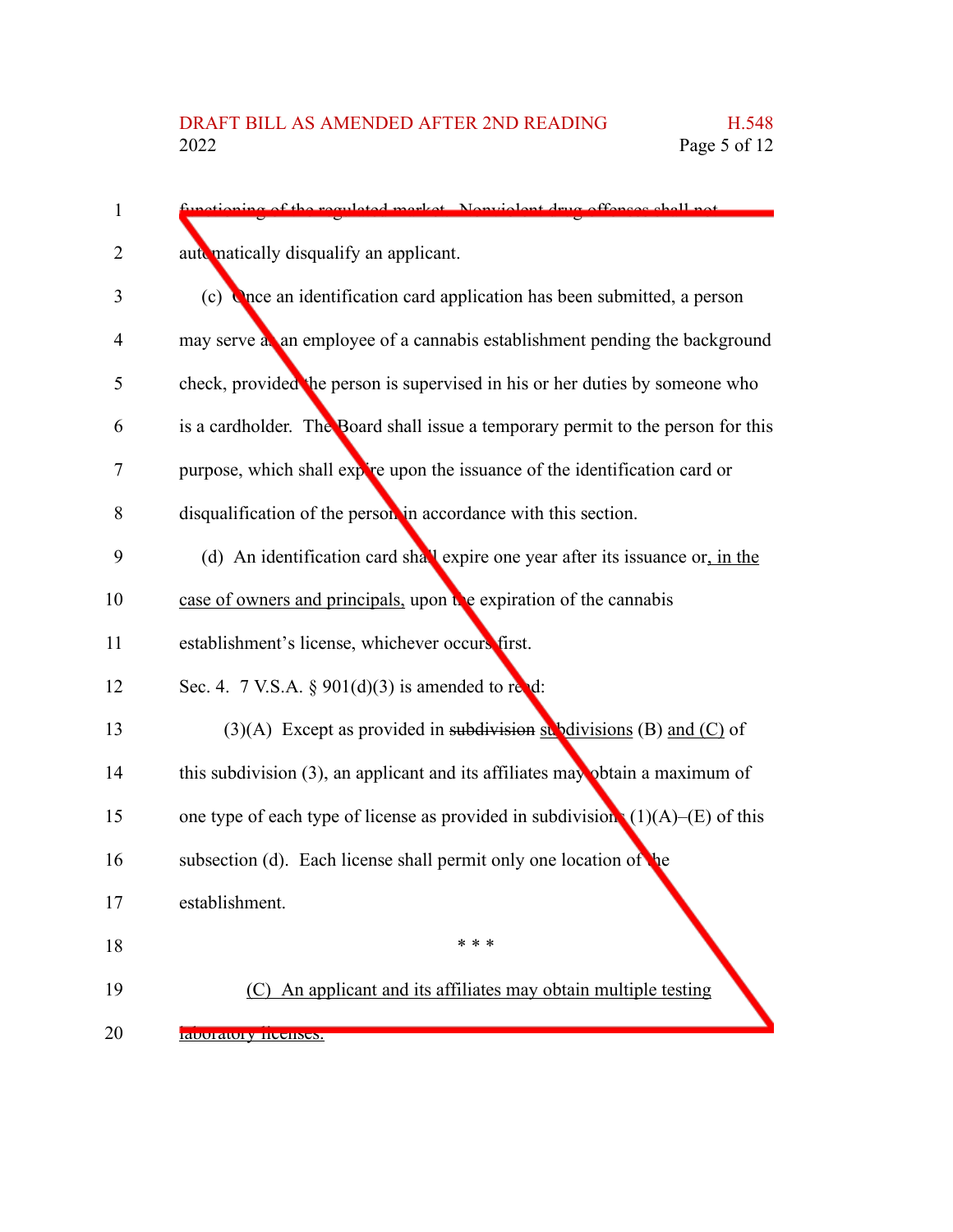| 1  | $S_{\alpha\alpha}$ 5 7 V S A 8.000(a) is added to ready                         |
|----|---------------------------------------------------------------------------------|
| 2  | (b) An integrated licensee shall comply with the provisions of subsection       |
| 3  | $908(f)$ of this title and have its cannabis or cannabis products tested by an  |
| 4  | independen licensed testing laboratory.                                         |
| 5  | Sec. 6. 18 V.S.A. $\S$ 4230h is amended to read:                                |
| 6  | § 4230h. CHEMICAL EXTRACTION VIA BUTANE OR HEXANE                               |
| 7  | <b>PROHIBITED</b>                                                               |
| 8  | (a) No person shall man <i>diacture</i> concentrated cannabis by chemical       |
| 9  | extraction or chemical synthesis using butane or hexane unless authorized as a  |
| 10 | dispensary pursuant to a registration issued by the Department of Public Safety |
| 11 | pursuant to chapter 86 of this title.                                           |
| 12 | (b) A person who violates subsection $(a)$ of this section shall be imprisoned  |
| 13 | not more than two years or fined not more than \$2,000.00, or both. A person    |
| 14 | who violates subsection (a) of this section and causes serious bodily injury to |
| 15 | another person shall be imprisoned not more than five years or fined not more   |
| 16 | than \$5,000.00, or both.                                                       |
| 17 | Sec. 7. 2019 Acts and Resolves No. 164, Sec. $8(a)(1)$ is amended to read:      |
| 18 | $(a)(1)$ The cannabis plant, cannabis product, and useable cannabis             |
| 19 | possession limits for a registered dispensary set forth in 18 V.S.A. chaper 86  |
| 20 | shall no longer apply on and after February 1, 2022. A dispensary shall be      |
| 21 | permitted to cultivate cannabis and manufacture cannabis products for the       |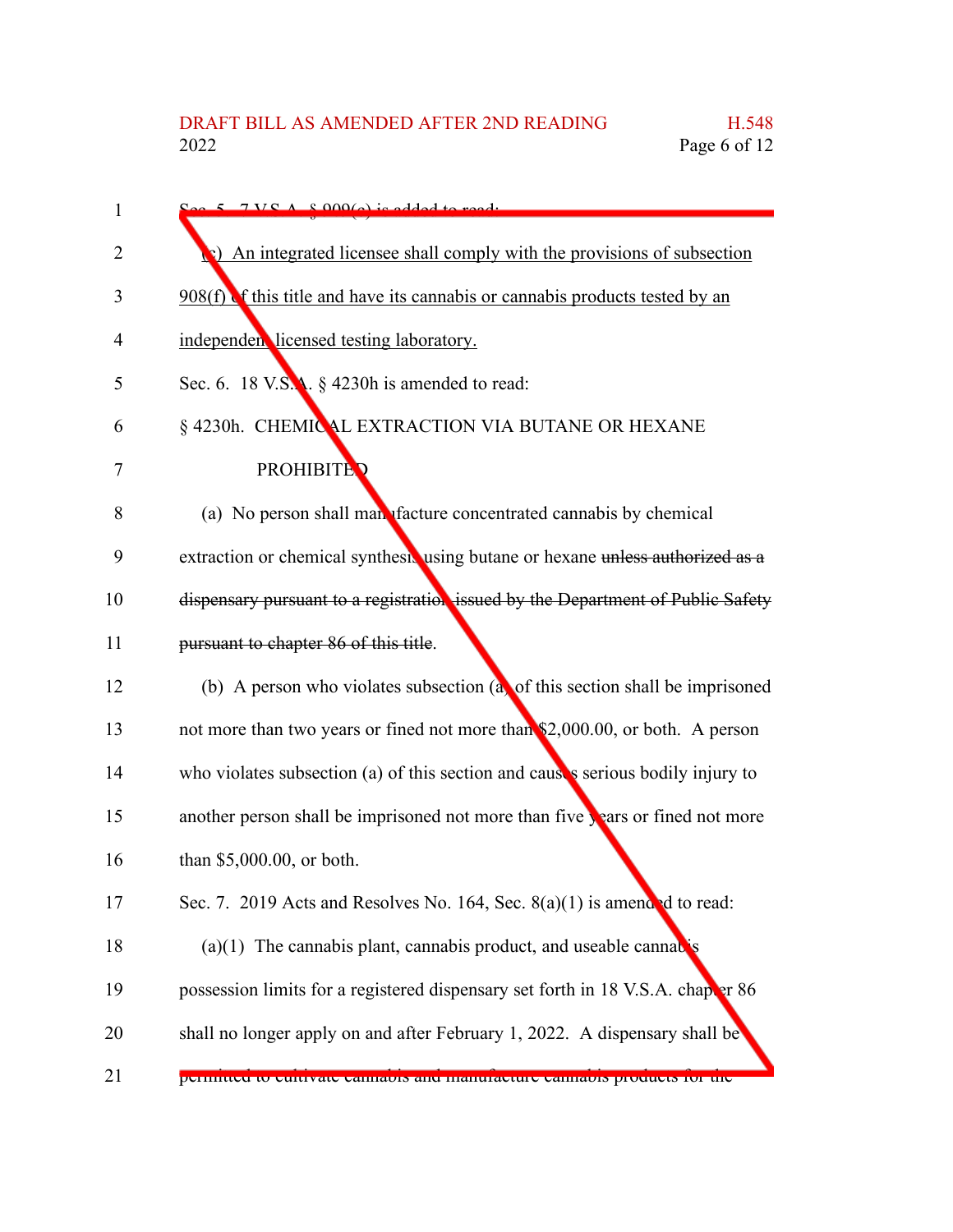- purpose of transferring or selling such products to an integrated licensee on or 1
- after April 1, 2022 until October 1, 2022 and engaging in the activities 2
- permitted by 7 V.S.A. chapter 33. 3

Sec. 8. EFFECTIVE DATE 4

This act shall take effect on passage. 5

*Sec. 1. 7 V.S.A. § 862a is added to read:*

*§ 862a. SYNTHETIC AND HEMP-DERIVED CANNABINOIDS*

*The Board shall have the authority to regulate synthetic cannabinoids and hemp-derived cannabinoids, including delta-8 and delta-10 tetrahydrocannabinol.*

*Sec. 2. 7 V.S.A. § 881 is amended to read:*

*§ 881. RULEMAKING; CANNABIS ESTABLISHMENTS*

*(a) The Board shall adopt rules to implement and administer this chapter in accordance with subdivisions (1)–(7) of this subsection.*

*(1) Rules concerning any cannabis establishment shall include:*

*\* \* \**

*(I) regulation of additives to cannabis and cannabis products, including those cannabidiol derived from hemp and substances that are toxic or designed to make the product more addictive, more appealing to persons under 21 years of age, or to mislead consumers;*

*\* \* \**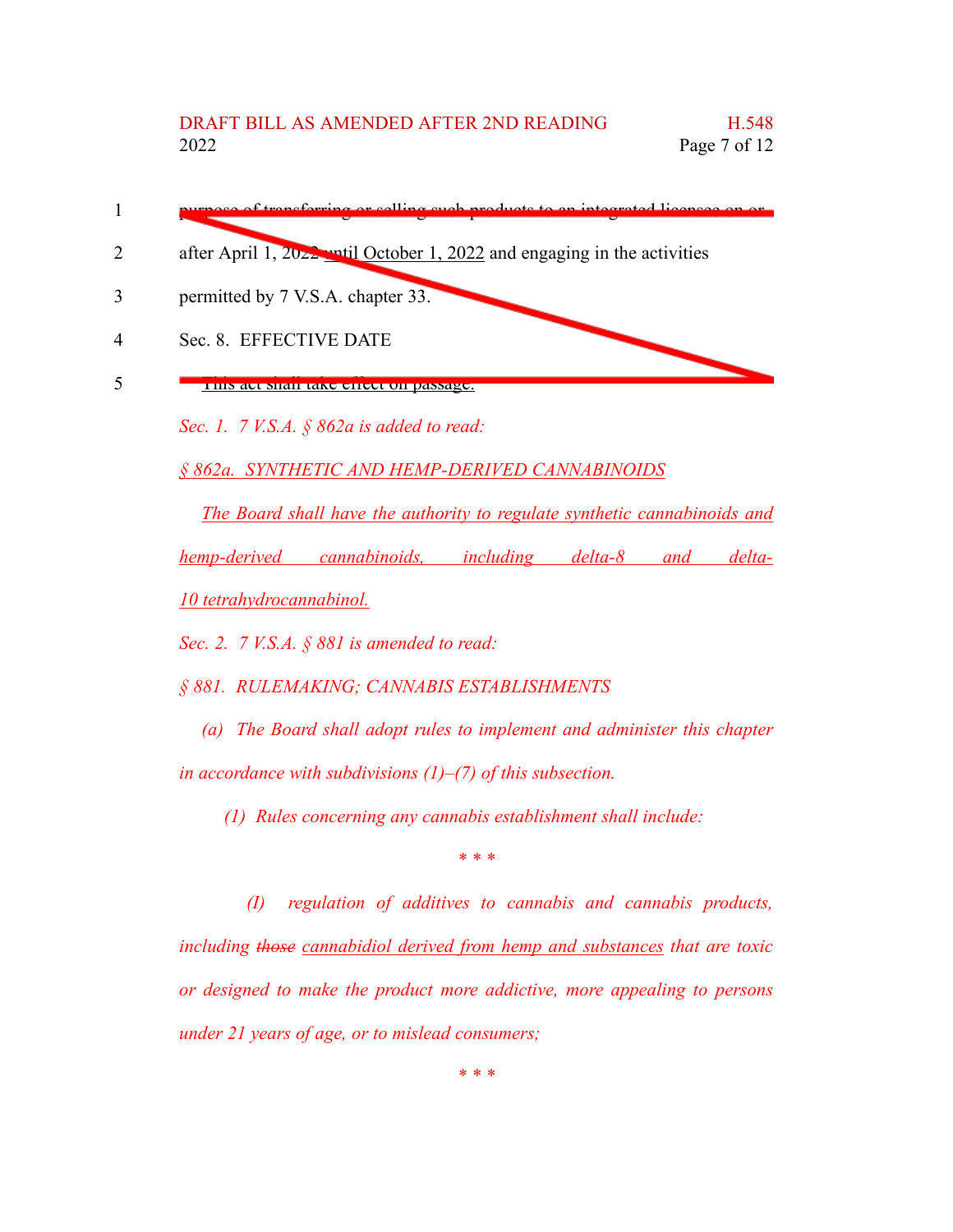*(3) Rules concerning product manufacturers shall include:*

- *(A) requirements that a single package of a cannabis product shall not contain more than 50 milligrams of THC, except in the case of:*
	- *(i) cannabis products that are not consumable, including topical*

*preparations; and*

*(ii) solid concentrates, oils, and tinctures; and*

*(iii) cannabis products sold to a dispensary pursuant to 18 V.S.A. chapter 86 and regulations issued pursuant to that chapter;*

*\* \* \**

*(5) Rules concerning retailers shall include:*

*\* \* \**

*(C) requirements that if the retailer sells hemp or hemp products, the hemp and hemp products are clearly labeled as such and displayed separately from cannabis and cannabis products;*

*(D) requirements for opaque, child-resistant packaging of cannabis and cannabis products at point of sale to customer; and*

*\* \* \**

*Sec. 3. 7 V.S.A. § 884 is amended to read:*

*§ 884. CANNABIS ESTABLISHMENT IDENTIFICATION CARD*

*(a) Every owner, principal, and employee of a cannabis establishment shall obtain an identification card issued by the Board. A person may apply for an*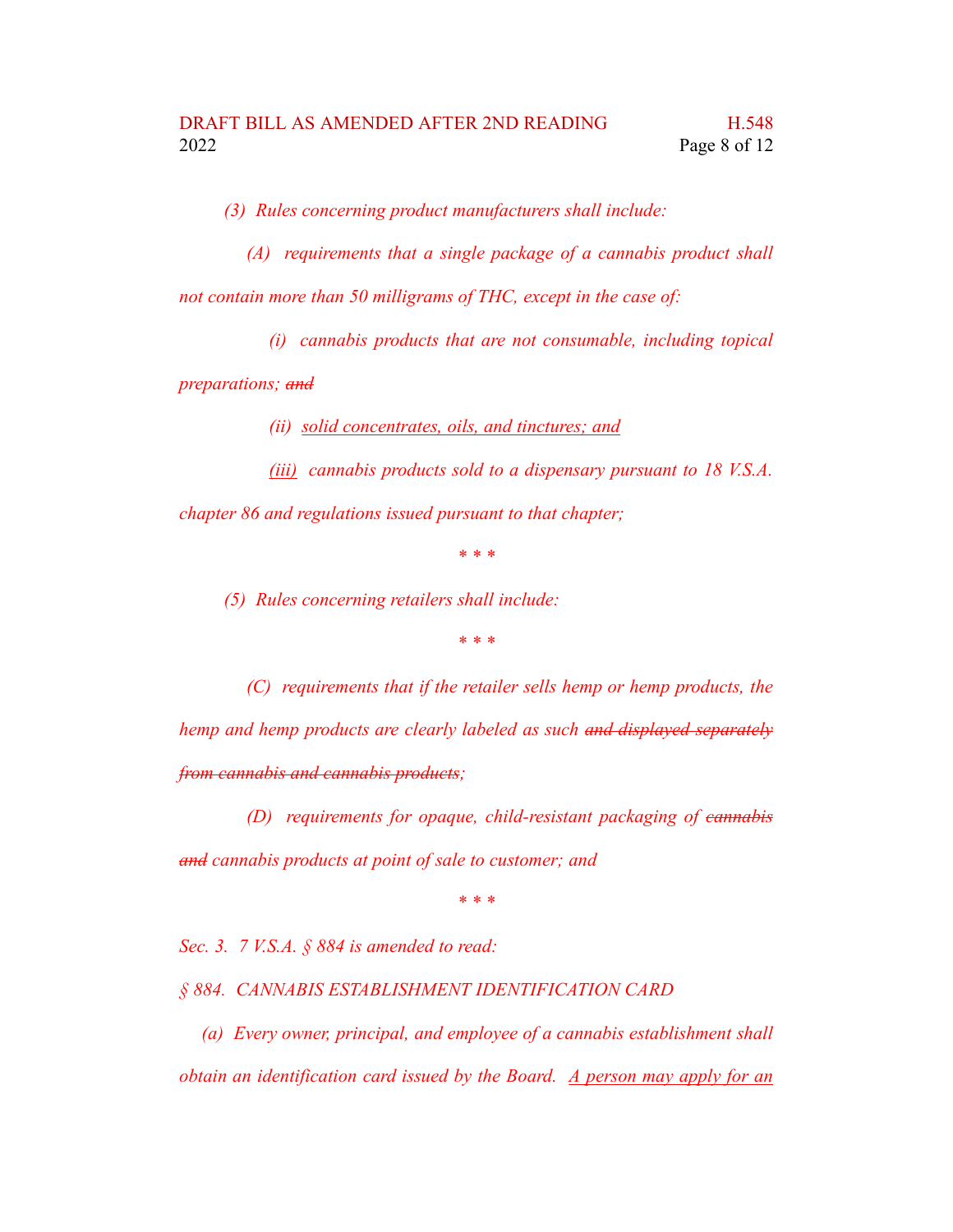*identification card prior to obtaining employment with a licensee. An employee identification card shall authorize the person to work for any licensee.*

*(b)(1) Prior to issuing the identification card, the Board shall obtain from the Vermont Crime Information Center a copy of the person's Vermont fingerprint-based criminal history records, out-of-state criminal history records, and criminal history records from the Federal Bureau of Investigation.*

*(2) The Board shall adopt rules that set forth standards for determining whether a person should be denied a cannabis establishment identification card because of his or her criminal history record based on factors that demonstrate whether the applicant presently poses a threat to public safety or the proper functioning of the regulated market. Nonviolent drug offenses shall not automatically disqualify an applicant.*

*(c) Once an identification card application has been submitted, a person may serve as an employee of a cannabis establishment pending the background check, provided the person is supervised in his or her duties by someone who is a cardholder. The Board shall issue a temporary permit to the person for this purpose, which shall expire upon the issuance of the identification card or disqualification of the person in accordance with this section.*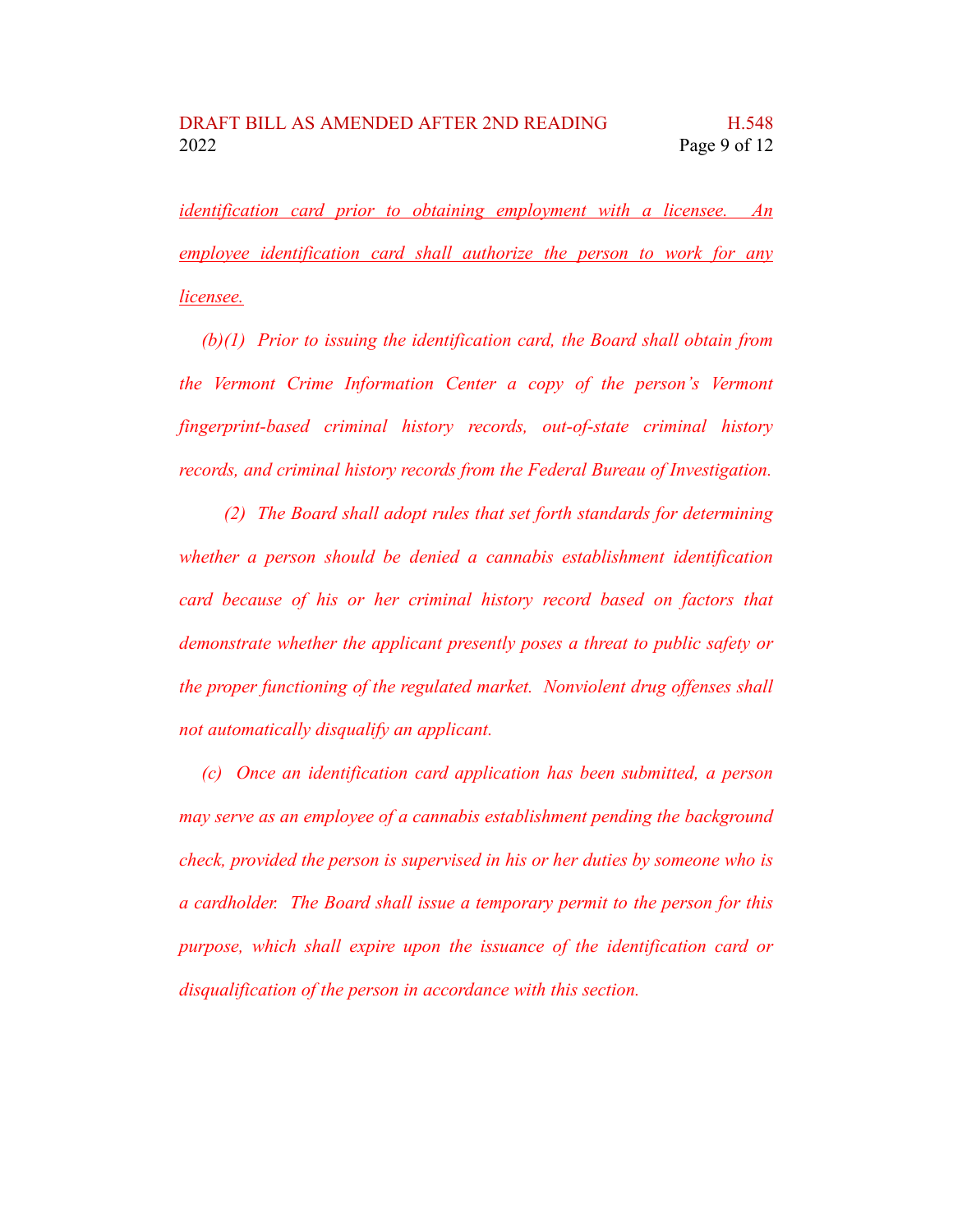*(d) An identification card shall expire one year after its issuance or, in the case of owners and principals, upon the expiration of the cannabis establishment's license, whichever occurs first.*

*Sec. 4. 7 V.S.A. § 901(d)(3) is amended to read:*

*(3)(A) Except as provided in subdivision subdivisions (B) and (C) of this subdivision (3), an applicant and its affiliates may obtain a maximum of one type of each type of license as provided in subdivisions (1)(A)–(E) of this subsection (d). Each license shall permit only one location of the establishment.*

*\* \* \**

*(C) An applicant and its affiliates may obtain multiple testing laboratory licenses.*

*Sec. 5. 7 V.S.A. § 907 is amended to read:*

*§ 907. RETAILER LICENSE*

*(a) A retailer licensed under this chapter may:*

*(1) purchase cannabis from a licensed cultivator, wholesaler, or integrated licensee, and cannabis products from a licensed wholesaler, product manufacturer, integrated licensee, and dispensary; and*

*(2) transport, possess, package, and sell cannabis and cannabis products to the public for consumption off the registered premises.*

*\* \* \**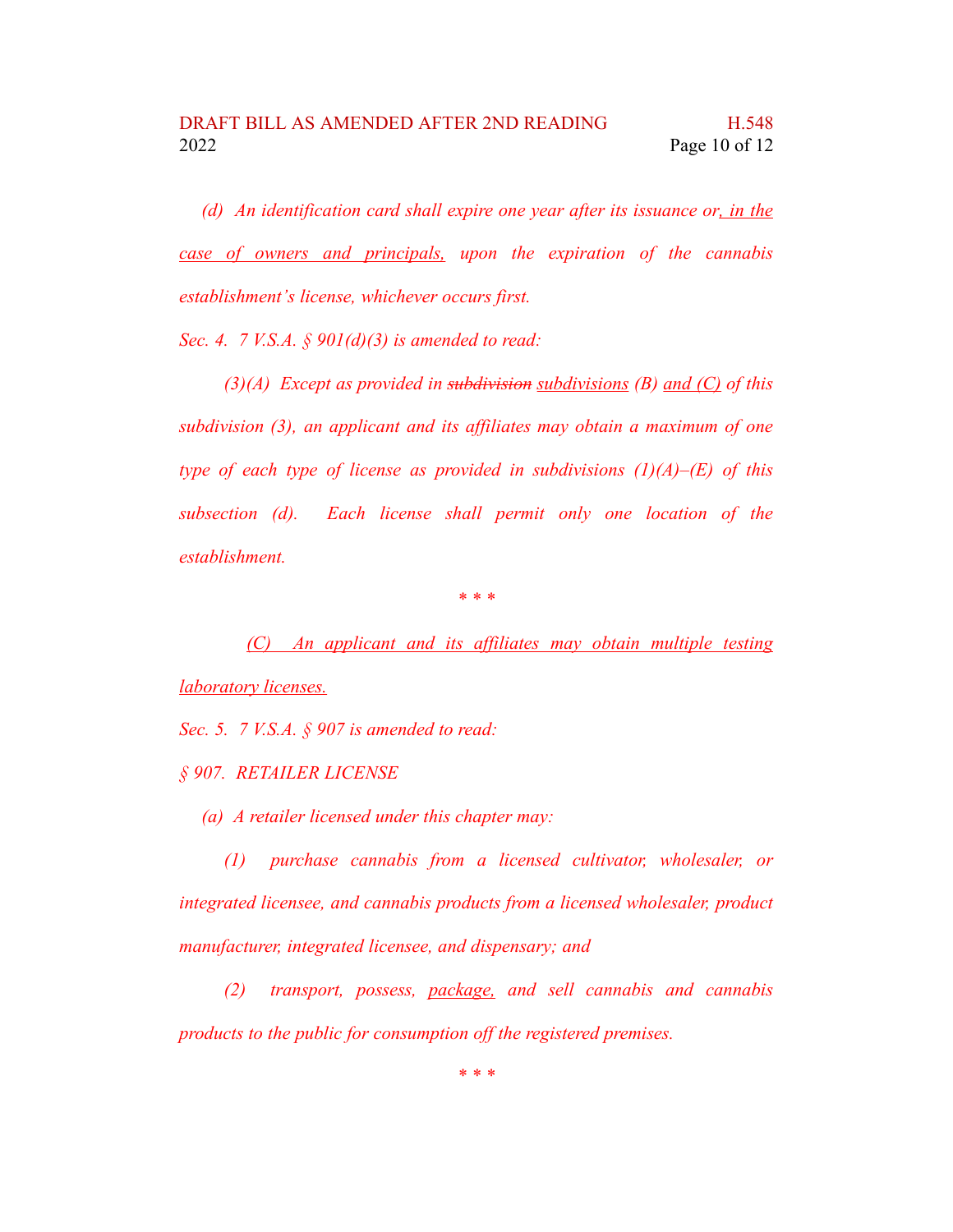*Sec. 6. 7 V.S.A. § 909(c) is added to read:*

*(c) An integrated licensee shall comply with the provisions of subsection 908(f) of this title and have its cannabis or cannabis products tested by an independent licensed testing laboratory.*

*Sec. 7. 18 V.S.A. § 4230h is amended to read:*

*§ 4230h. CHEMICAL EXTRACTION VIA BUTANE OR HEXANE*

## *PROHIBITED*

*(a) No person shall manufacture concentrated cannabis by chemical extraction or chemical synthesis using butane or hexane unless authorized as a dispensary pursuant to a registration issued by the Department of Public Safety pursuant to chapter 86 of this title.*

*\* \* \**

*Sec. 8. 2019 Acts and Resolves No. 164, Sec. 8(a)(1) is amended to read:*

*(a)(1) The cannabis plant, cannabis product, and useable cannabis possession limits for a registered dispensary set forth in 18 V.S.A. chapter 86 shall no longer apply on and after February 1, 2022. A dispensary shall be permitted to cultivate cannabis and manufacture cannabis products for the purpose of transferring or selling such products to an integrated licensee on or after April 1, 2022 until October 1, 2022 and engaging in the activities permitted by 7 V.S.A. chapter 33.*